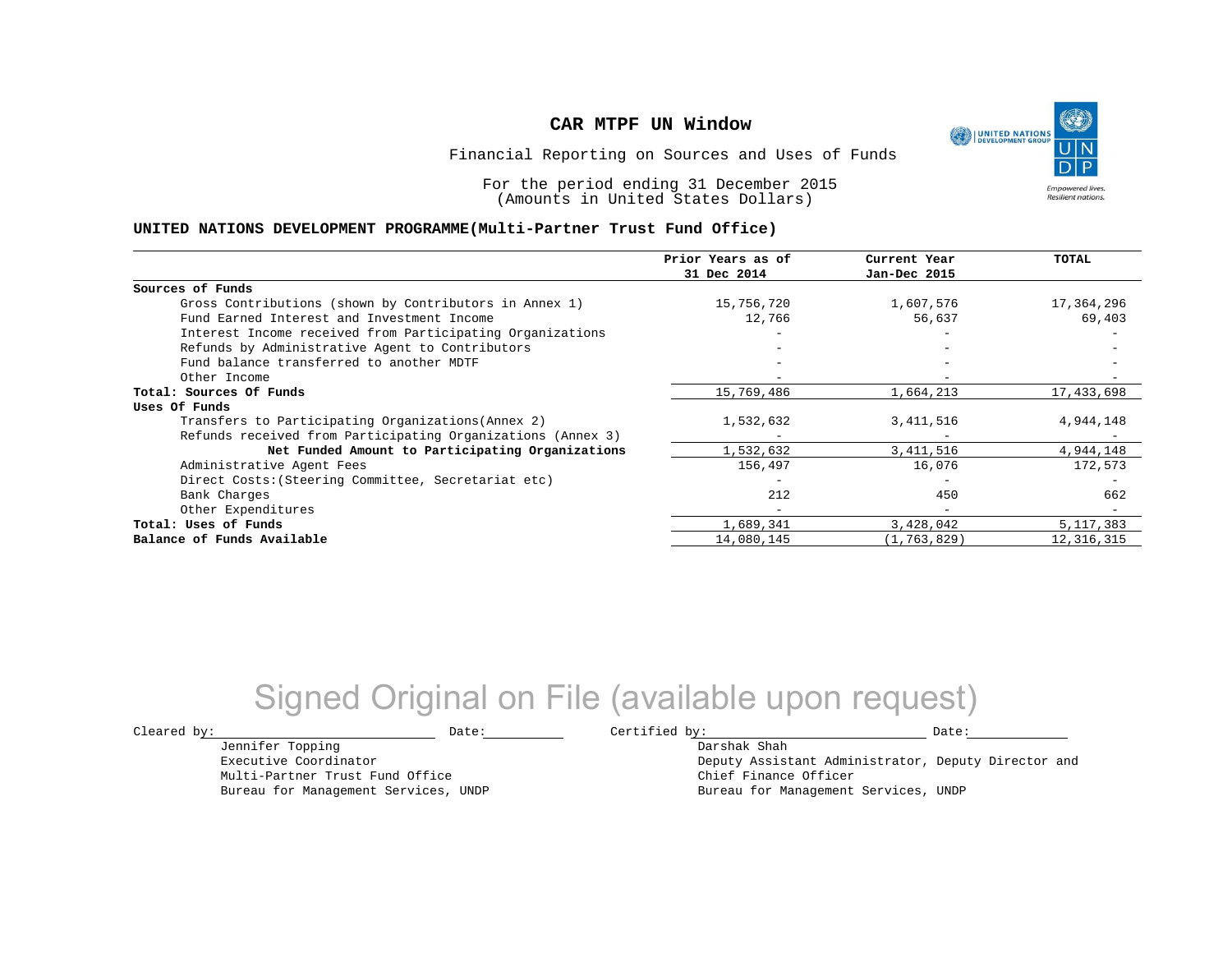

Financial Reporting on Sources and Uses of Funds

For the period ending 31 December 2015 (Amounts in United States Dollars)

#### **UNITED NATIONS DEVELOPMENT PROGRAMME(Multi-Partner Trust Fund Office)**

**Annex - 1: Gross Contributions**

|                                | Prior Years as of        | Current Year                 | TOTAL      |
|--------------------------------|--------------------------|------------------------------|------------|
|                                | 31 Dec 2014              | Jan-Dec 2015                 |            |
| Contributors                   |                          |                              |            |
| GOVERNMENT OF FRANCE           | $\overline{\phantom{m}}$ | 547,050                      | 547,050    |
| GOVERNMENT OF NETHERLANDS      | 2,383,360                | 1,060,526                    | 3,443,886  |
| GOVERNMENT OF NORWAY           | 2,012,435                | $\overline{\phantom{a}}$     | 2,012,435  |
| Peacebuilding Fund             | 107,000                  | $\qquad \qquad \blacksquare$ | 107,000    |
| US Int'l Narcotics & Law Enfmn | 11,253,925               | $\overline{\phantom{0}}$     | 11,253,925 |
| Total: Contributions           | 15,756,720               | 1,607,576                    | 17,364,296 |

## Signed Original on File (available upon request)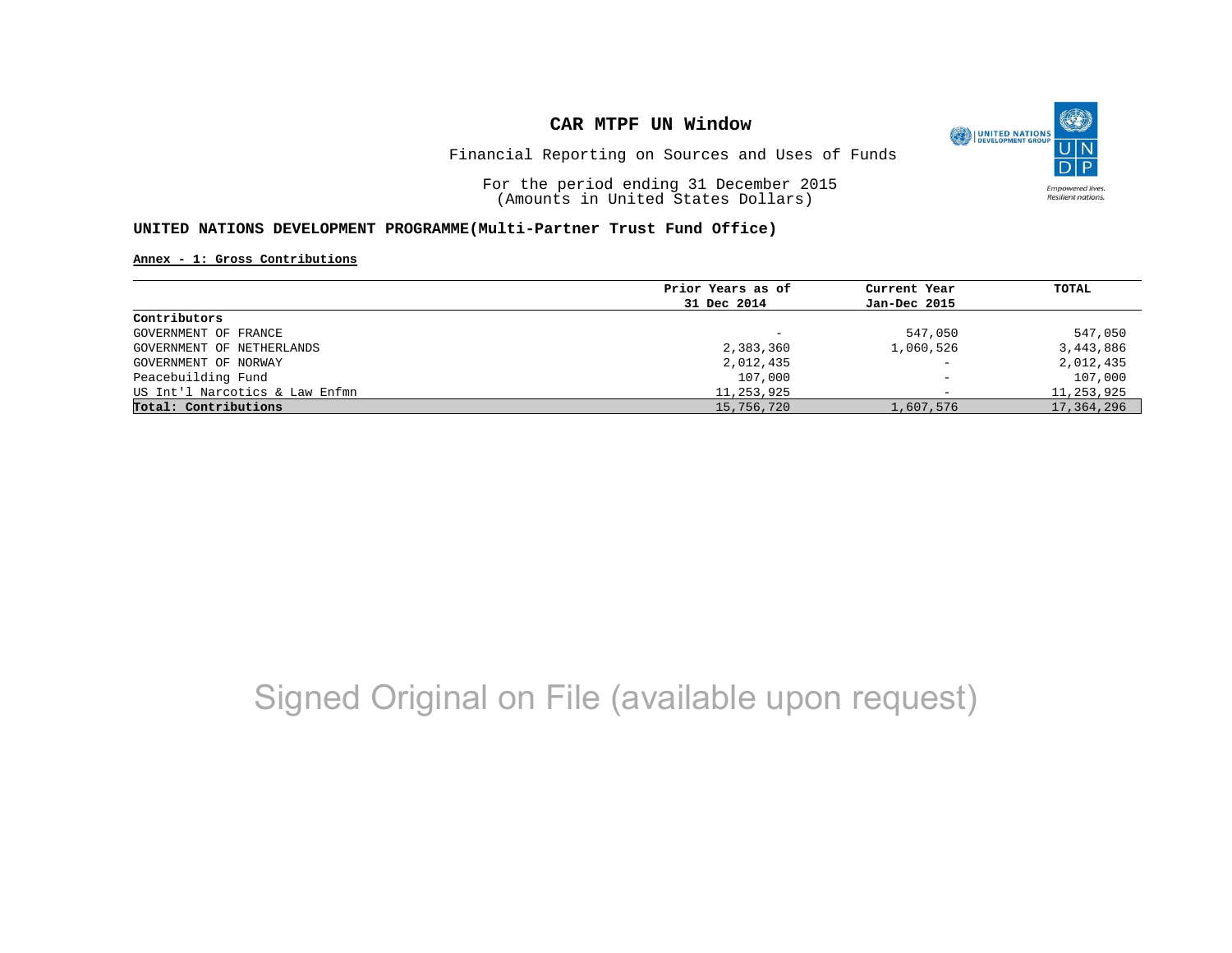

Financial Reporting on Sources and Uses of Funds

For the period ending 31 December 2015 (Amounts in United States Dollars)

#### **UNITED NATIONS DEVELOPMENT PROGRAMME(Multi-Partner Trust Fund Office)**

#### **Annex - 2: Transfers to Participating Organizations**

|                                                | Prior Years as of | Current Year | TOTAL     |
|------------------------------------------------|-------------------|--------------|-----------|
|                                                | 31 Dec 2014       | Jan-Dec 2015 |           |
| UNDP                                           | 1,532,632         | 2,842,918    | 4,375,550 |
| UNFPA                                          | $\qquad \qquad -$ | 160,500      | 160,500   |
| UNICEF                                         | $\qquad \qquad -$ | 53,500       | 53,500    |
| WHO                                            | -                 | 354,598      | 354,598   |
|                                                |                   |              |           |
| Total Transfers to Participating Organizations | 1,532,632         | 3, 411, 516  | 4,944,148 |

## Signed Original on File (available upon request)